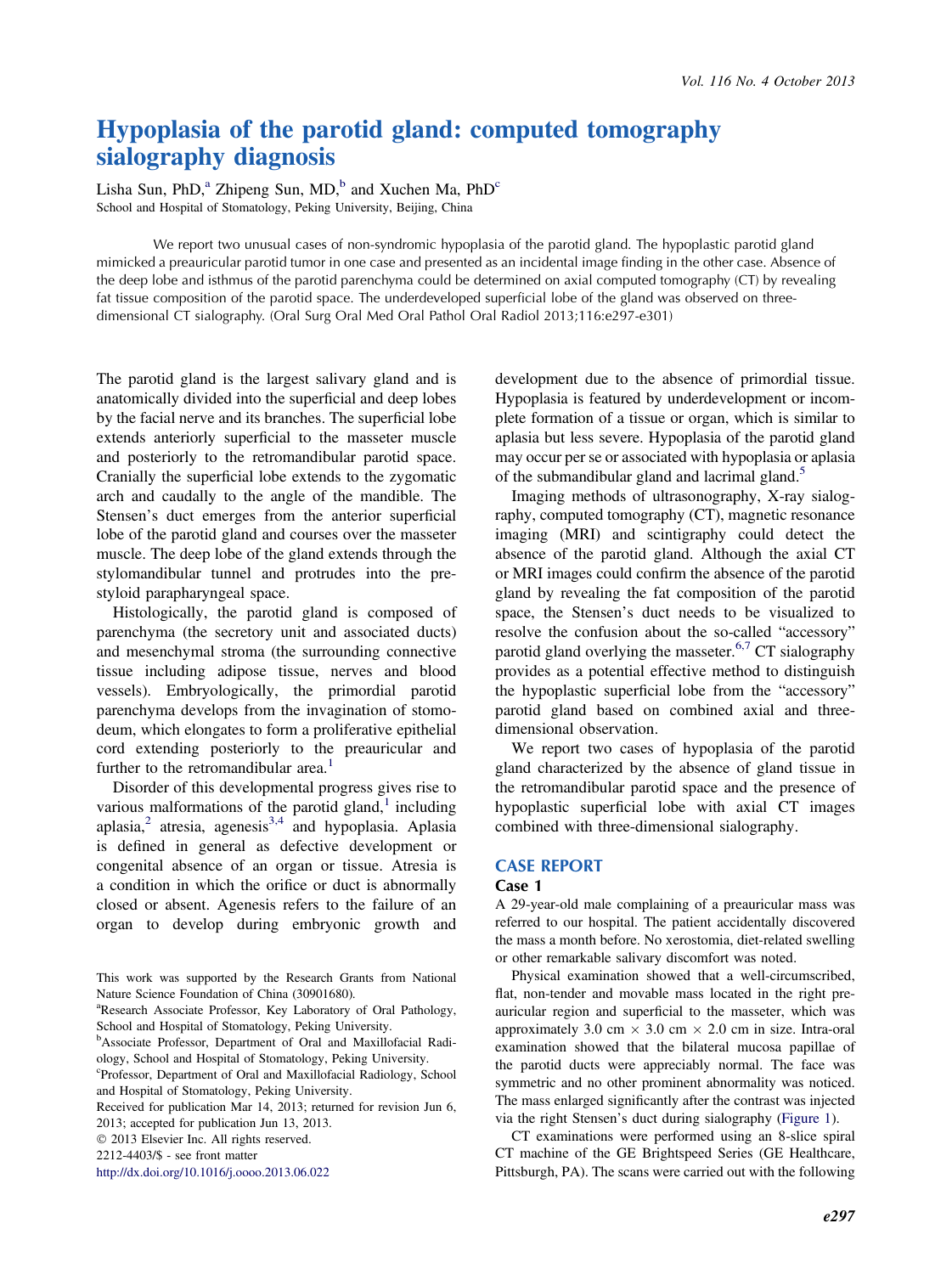<span id="page-1-0"></span>e298 Sun, Sun and Ma  $October 2013$ 



Fig. 1. Clinical photo of the case 1. The right preauricular mass enlarged after contrast media injection via the Stensen's duct.

parameters: 1.25 mm collimation; 1 s scanning time; 1:1.675 pitch; 120 kV and 200 mA. Axial images of 1.25 mm thickness were reconstructed with standard algorithm and the images were interpreted on the GE advantage workstation.

Serial axial CT images showed that the parotid gland was absent from the parotid tail to the isthmus and the deep lobe in the right retromandibular parotid space ([Figure 2](#page-2-0)A-C). The CT attenuation of the right parotid space was approximately  $-100$  HU (Hounsfield Unit). The retromandibular vein, external carotid artery and some interstitial strandings could be observed. The clinically palpated preauricular mass was well defined and located superficial to the right masseter. The attenuation and the enhancing appearance of the mass were identical with the normal parotid gland on the contralateral side [\(Figure 2](#page-2-0)C). Bilateral temporal bones, zygomatic arches, mandible and submandibular glands showed no remarkable abnormality.

Sialographic CT scan was initiated immediately after the contrast media was injected through the Stensen's duct (Iopamidol 2 mL, 37 g I/100 mL). CT sialography showed that the preauricular mass was significantly enhanced and the retromandibular parotid space was not enhanced [\(Figure 2](#page-2-0)D). Three-dimensional CT showed that the Stensen's duct was appreciably normal and connected directly to the mass ([Figure 3](#page-2-0)A). The mass extended posteriorly to the posterior border of the ramus, superiorly to the zygomatic arch, inferior to below the sigmoid notch, which corresponded to the extending part of the superficial lobe. No parotid gland was seen in the retromandibular parotid space on CT sialography.

The preauricular mass was confirmed as a hypoplastic superficial lobe of the parotid gland. No surgical treatment was necessary. The patient had been followed up one year later and the mass showed no significant clinical change.

### Case 2

A 32-year-old male was referred to our hospital for treatment of an oral mass. The patient had noticed a mass in the left posterior maxillary area for 2 years, which enlarged significantly in recent half year. No prominent pain or numbness was noticed. No xerostomia, diet-related facial pain, swelling or any other salivary related symptom was noticed.

Physical examination showed that a mass of approximately  $2.0 \times 2.0 \times 2.0$  cm located in the left maxillary tuberosity. The overlying mucosa was intact. Mouth opening function was normal. Another soft, non-tender and well-defined mass was palpated in the left preauricular region. The facial skin was normal. The bilateral papillae of the parotid duct were visually normal and secretion was clear. The contrast media (Iopamidol 2 mL, 37 g I/100 mL; Shanghai Bracco Sine Pharmaceutical Corp, China) was successfully injected through the left Stensen's duct and the mass enlarged significantly during sialography.

CT showed the bony destruction of the left maxillary tuberosity with soft-tissue occupying mass. The left retromandibular parotid space was composed of adipose tissue with the attenuation of approximately  $-100$  HU except for the vessel structures ([Figure 4](#page-3-0)A-C). Well-defined gland tissue was observed in the anterior portion of the superficial lobe and superficial to the masseter muscle (Figure  $4C$ ). The CT attenuations of the gland tissue before and after intravenous enhancement were 0 and 20 HU, which were identical with the right normal parotid gland [\(Figure 4](#page-3-0)C). Sialographic axial CT showed that the gland tissue was enhanced by the contrast media and the retromandibular parotid space was not enhanced [\(Figure 4](#page-3-0)D). The right Stensen's duct coursed directly from the gland tissue [\(Figure 3](#page-2-0)B). The gland extended posteriorly to the posterior border of the ramus, superiorly to the zygomatic arch, inferior to below the sigmoid notch. Due to its morphological similarity with the anterior extending part of the superficial lobe, the gland tissue should be considered as a hypoplastic parotid gland.

Partial maxillectomy was performed and the oral mass was excised under general anesthesia. Histopathological examination of the maxillary tumor proved to be chondrosarcoma. The hypoplastic parotid gland was an incidental radiological finding and did not necessitate any treatment.

## **DISCUSSION**

Malformations of the parotid gland including aplasia and agenesis were documented in limited articles<sup>[8](#page-4-0)</sup> and documentation of hypoplasia of the parotid gland was even rarer. In the present two cases, the absence of the gland tissue in the retromandibular parotid space with the presence of the Stensen's duct and the anterior extending part of the superficial lobe established the diagnosis of hypoplasia.

Malformations of the parotid gland frequently relate to several developmental syndromes, such as the first and second branchial syndromes, Klinefelter and Downs syndrome. $8-13$  No remarkable abnormality of the eye, mandible, temporal and zygomatic bone was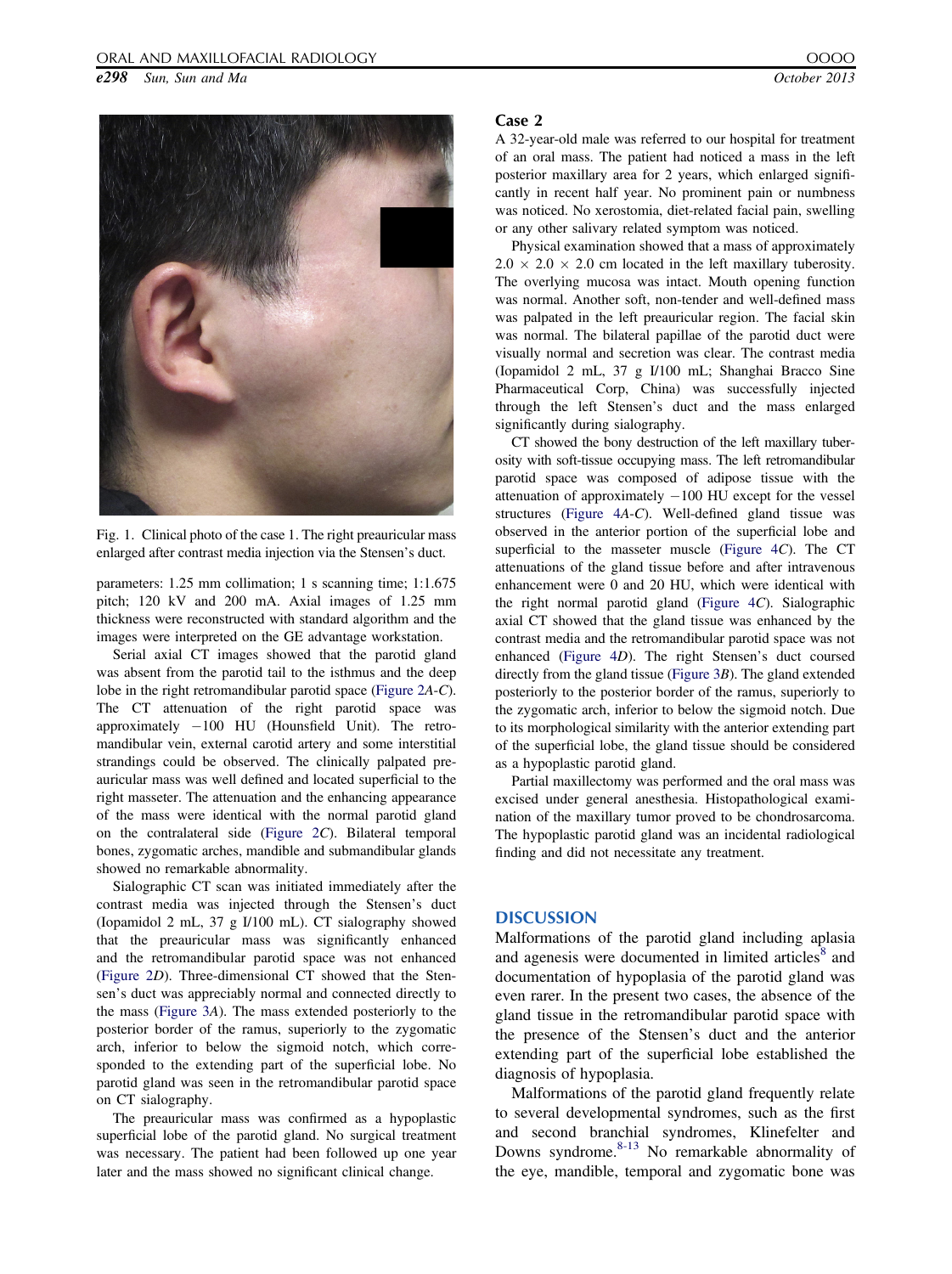<span id="page-2-0"></span>

Fig. 2. Enhanced CT axial images in case 1. Axial images on the mandibular angle (A) and the mandibular foramen (B) levels showing the normal parotid gland on the left side (black arrows) and the absence of the parotid gland on the right side (white arrows). (C) Image on the condylar neck level shows the hypoplastic parotid gland (black arrow) overlying the masseter, which displays the identical attenuation with the normal left parotid gland (white arrow). Note the fat tissue in the retromandibular parotid space on the right side (white arrow head). (D) Axial image of the CT sialography shows that the hypoplastic parotid gland (black arrow) is enhanced with the contrast media and the retromandibular parotid space is not enhanced. Also note the normal parotid gland on the contralateral side (white arrow).



Fig. 3. Three-dimensional CT sialography images showing the hypoplastic parotid glands (black arrow) and the Stensen's ducts (red arrow) in two cases [(A) case 1; (B) case 2]. Note the absence of gland tissue in the retromandibular parotid space and the Stensen's ducts coursed directly from the gland. The gland takes the morphology of the anterior extending part of the superficial lobe and should be regarded as hypoplastic rather than accessory.

observed in the present two cases. Thus they should be non-syndromic malformation of the parotid gland.

Absence of all major salivary gland and severe decrease of the saliva may cause a profound xerostomia in children and result in several oral sequelae including dental caries, candidiasis, and disorders of smell, mastication and swallowing.<sup>[8](#page-4-0)</sup> As only one parotid gland was involved, no xerostomia or other salivary related symptom was noted in the present two cases.

Our experience showed that the hypoplastic parotid superficial lobe might present as a preauricular mass clinically or be discovered as an incidental radiologic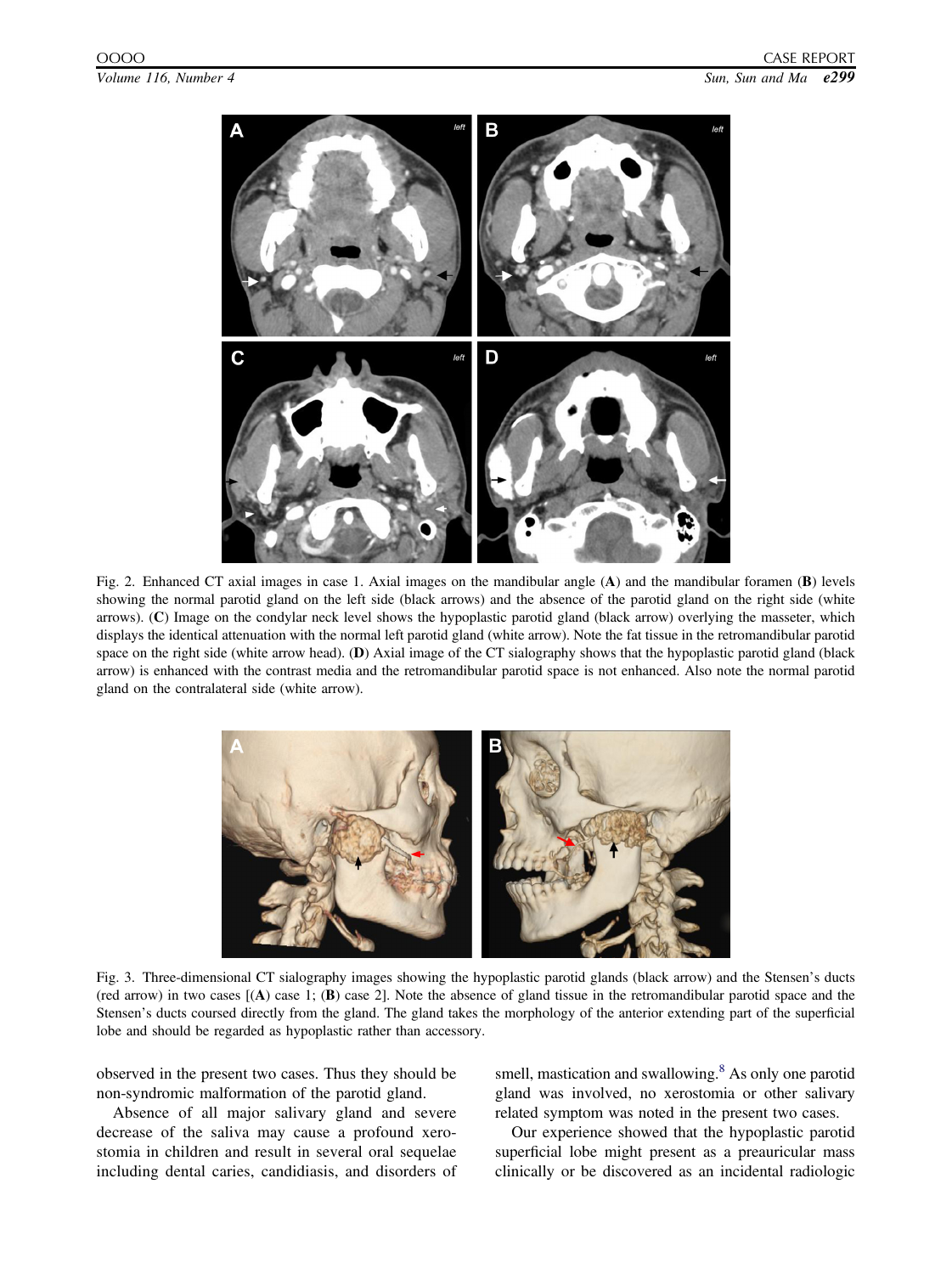<span id="page-3-0"></span>e300 Sun, Sun and Ma  $October 2013$ 



Fig. 4. Enhanced CT axial images in case 2. Axial images on the mandibular angle (A) and the mandibular foramen levels (B) showing the normal parotid gland on the right side (black arrows) and the absence of the parotid gland on the left side (white arrows). (C and D) Image on the condylar neck level shows the hypoplastic parotid gland (black arrows) overlying the masseter and the absence of the gland in the retromandibular parotid space (white arrow heads), compared with the normal parotid gland on the contralateral side (white arrows). The hypoplastic parotid gland (black arrows) could be enhanced during sialography (D). Also note the left maxillary mass (\*).

finding, which should be carefully differentiated from a parotid tumor. Due to the absence of the parotid parenchyma and the replacement of adipose tissue in the parotid space, the retromandibular parotid area appeared to be relatively concave and much soft on palpation in contrast with the hypoplastic parotid gland, which made the hypoplastic gland mimic a parotid tumor.

During the literature review, we found out that several similar reports used "accessory" to describe the gland tissue overlying the masseter. $6,7$  As the accessory parotid gland is anterior to and separate from the main parotid gland, adjacent to Stensen's duct as it passes over the anterior border of the masseter,  $14,15$ "hypoplasia" could better describe the embryological nature of the observed gland tissue overlying the masseter. Inadequacy of the axial CT or MRI images to show the three-dimensional spatial relationship of the Stensen's duct and the gland tissue might have led to this confusion. X-ray sialography could help to differentiate accessory parotid gland from the extending part of the superficial lobe. CT sialography could best show the holistic view of the gland and give an accurate diagnosis. Ultrasonography and scintigraphy could detect the absence of the gland parenchyma and loss of uptake function but could not show the holistic view of the gland.

CT and MRI are both sensitive in revealing the adipose component changes of the parotid gland. Normally the adipose tissue distributes homoge-neously throughout the gland.<sup>[16](#page-4-0)</sup> When the proportion of adipose tissue increases with the body mass index and age, the CT attenuation of the parotid gland decreases toward but could hardly approach that of adipose tissue  $(-100 \text{ HU})$ . The attenuations of the parotid glands are homogeneously distributed within one gland and identical between bilateral glands of one individual.<sup>[16](#page-4-0)</sup>

In accordance with previous reports, we found out that the parotid space without the gland parenchyma could be specifically characterized by fat tissue composition.  $\frac{6,7,14,17,18}{9}$  $\frac{6,7,14,17,18}{9}$  $\frac{6,7,14,17,18}{9}$  We could observe that the CT attenuations of the retromandibular parotid spaces devoid of the gland parenchyma were approximately 100 HU and significantly lower than that of the normal control side. In contrast, the hypoplastic parotid gland showed identical CT attenuations with the normal control side, which helps to differentiate from a real parotid tumor.